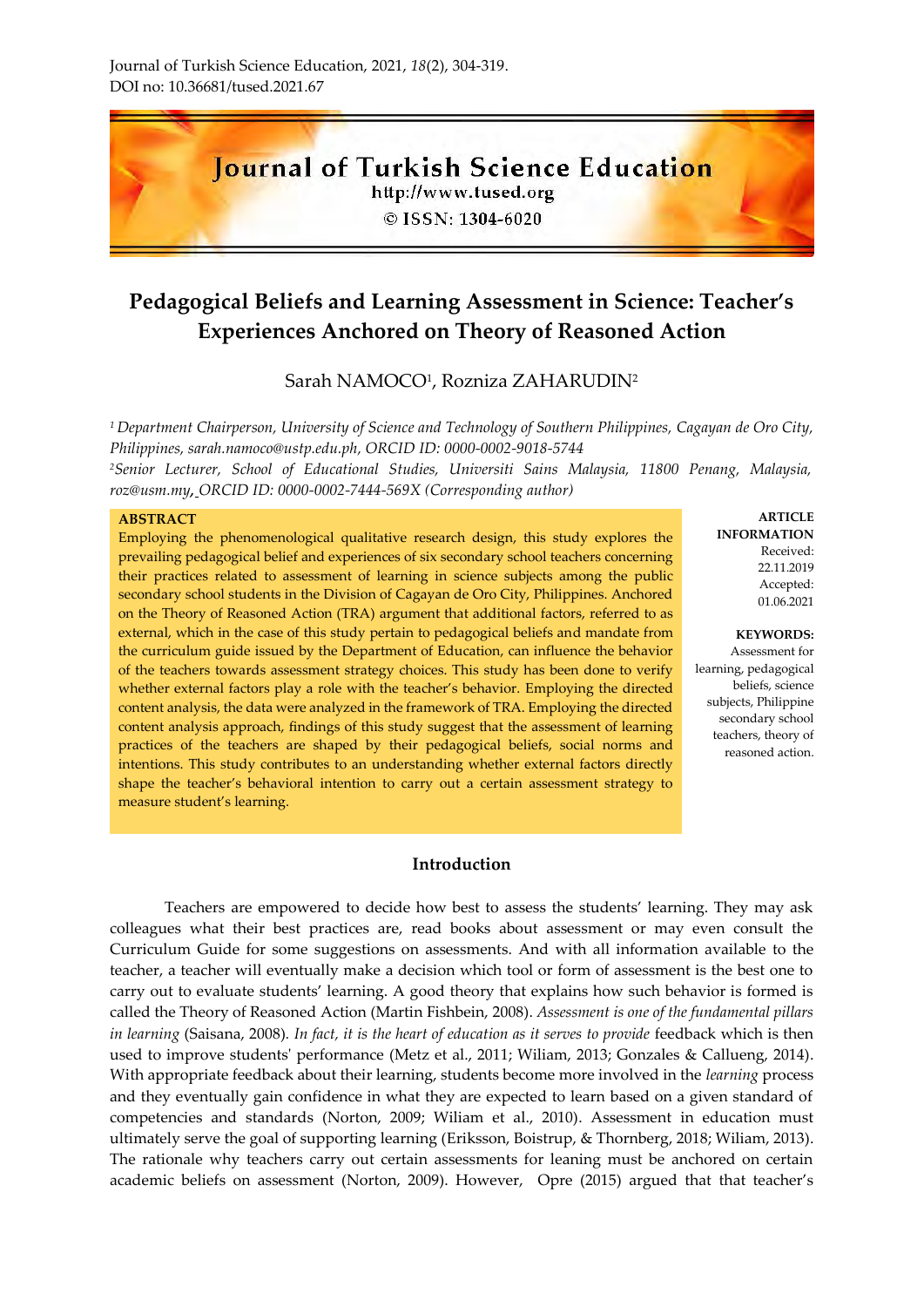conceptions about assessment is not strongly established hence there is a need to establish the link between the teacher's beliefs and practices. Scholars contend that there is a clear evidence that the teacher's beliefs about teaching, learning and curricula strongly influences how the teacher teaches and what the students can achieve (Ročāne, 2015; Rozelle & Wilson, 2012). Furthermore, identifying the teacher's predominant belief about teaching and learning practices can pave a way for understanding the relationship between beliefs and student outcomes, thereby also provides insight into teachers' classroom practices such as instruction and assessment (Alejandro Galvis, 2012; Norton, 2009; Pajares, 1992).

# **Background of the Study**

In the Philippine education context, formal assessment started as a mandate from the government to look into the educational status of the country. In relation to educational assessment practices in the country, assessment is given emphasis due to the demand for quality assurance in schools, especially in teaching and implementation of programs (Magno, 2010). With the advent of the conceptualization of the 21<sup>st</sup> century skills, assessment is purposive such that learners are expected to develop the skills needed for them to thrive in the 21<sup>st</sup> century era (Reyes, 2010). However, the teachers are still confined to the paper and pencil test. They have not yet fully embraced the forms of alternative and authentic assessments such as portfolio, performance, and product-based assessments in their classroom instruction. Due to issues of reliability and validity of the teacher-made paper-and-pen tests, teachers oftentimes are in a dilemma whether or not they are giving their students appropriate tests (Cepni et al., 2012; Lasaten, 2016).

The primary purpose of assessment among Filipino teachers is to formally document growth in learning, rank students based on their class performance, determine the final grades of the students and provide information to the central administration. The main source of assessment tools is test items developed by the teachers themselves (Balinas, 2016). Teachers are expected to be skillful in collecting information about the performance of their students in school. However, assessment problems are particularly prominent in performance assessment, interpretation of standardized test results, and grading procedures. Teachers also are less aware of the pedagogical, managerial and communicative aims of classroom assessment (Gonzales & Callueng, 2008).

# **Problem Statement**

From the existing literature, it is evident that much has been discussed about how assessment in the classroom is chosen and implemented (Birenbaum et al., 2015; Wiliam, 2018). However, investigations specifically concerning what drives the teacher to choose certain assessment strategy to measure students' learning, specifically in a Science class seems limited (Bryan, 2012; Barnes, Fives, & Dacey, 2014) . It is therefore the purpose of this study to explore and make sense of the teacher's pedagogical belief and lived experiences regarding their assessment for learning practices in their teaching-learning work.

The goal of this interpretative phenomenological qualitative study was to explore, based the perspectives and experiences of the lecturers, whether their pedagogical belief plays a role in the selection, adoption and use of certain assessment tools and methods in their teaching-learning activities. In order to meet the research objectives of this study, the following research question was sought to be answered:

a. How do the secondary school teachers from the Department of Education in Northern Mindanao, Philippines describe their pedagogical beliefs in assessment of learning?

b. What are the teachers' practices in the assessment of learning in their Science class?

c. How do these teachers' experiences shape their actual behavior in assessment activities in terms of their pedagogical beliefs, social norms, and behavioral intention?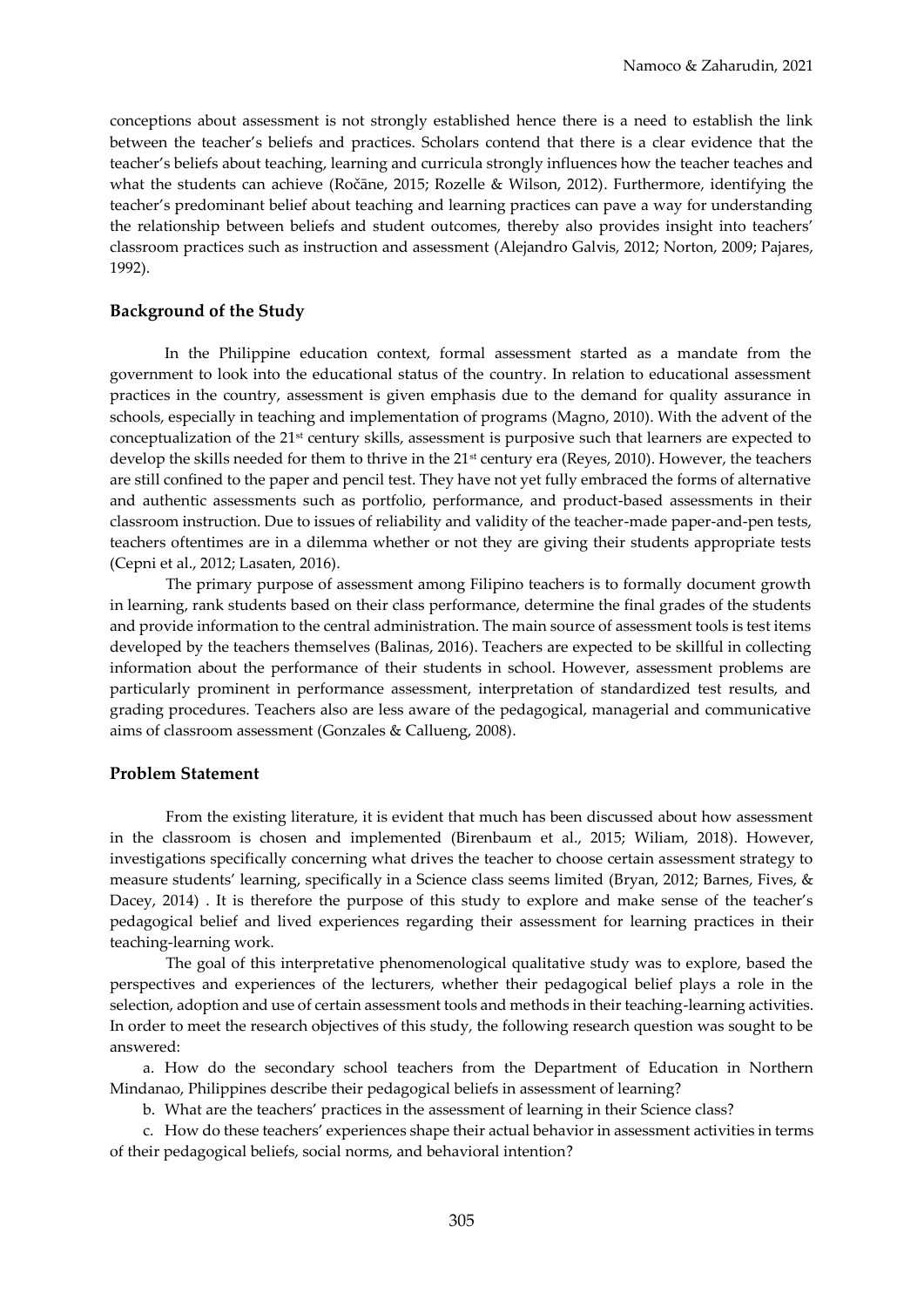# **Literature Review**

### **The Theory of Reasoned Action**

The Theory of Reasoned Action emphasizes that a person's behavior is determined by attitude toward a behavioral outcome and public opinion. This theory was coined by Fishbein & Ajzen, (1975) saying that behavior is influenced by intention to shape the behavior and the intention is a function of attitude of behavior and subjective norm.

The Theory Reasoned Action is built out of three constructs. The first one is the attitude towards act or behavior. This refers to an individual's belief of a certain behavior or act makes a positive or a negative contribution towards a person's life. In the case of assessing student's learning, for example, it means that a teacher either believes that a certain type of assessment makes sense for the students or not, or which type of assessment makes sense for the teacher. The second construct is called subjective norm. This construct focuses on everything around an individual. To elaborate, it could be the school principal, the teacher's colleagues, the cultural norms, the curriculum guide, the group believes and so on. Back to the assessment of student's learning, a teacher may have already had an opinion or have formed a belief as to what others think about the best form of assessing student's learning. And that belief, again, influences the teacher's decision. The third construct is called behavioral intention. This construct expresses a person's intention to a certain behavior or act in a certain way. In the context of assessing student's learning, a teacher might form an opinion on how easy or hard it is to carry out a certain type or form of assessment (Martin Fishbein, 2008).

According to this theory, beliefs influence the attitude which also influences the behavioral intention, and this often leads to the actual behavior. It also has external factors such as the subjective norm which refers to the belief about the social desirability of a behavior, whether it is something that people view as acceptable. What this theory predicts is that a positive attitude towards an act or behavior and a favorable social norm are the best predictors for performing a behavioral intention, and in turn lead to a displayed behavior or act. In other words, the theory predicts that if a teacher thinks that a certain type or form of assessment is the best way to assess student's learning, and everyone else thinks that it is a good idea, and the teacher believes that he/she can actually handle it, the teacher will carry out that particular for or type of assessment to evaluate student's learning (Montaño & Kasprzyk, 2015).

However, if one of the theory's constructs is unfavorable to a teacher, for example, if a teacher thinks that it does not make sense to him/her to carry out a certain form or type of assessment, or if the teacher thinks that it is not a good idea, or if the teacher thinks that he/she will be out of his/her comfort zone carrying out the form or type of assessment, the teacher is much more likely not to carry out a particular form or type of assessment, and the likelihood decreases if two or even three out of these constructs are unfavorable (Bryan, 2012).

### **Classroom Assessment**

Assessment is one of the key factors for determining the success in learning. Türkdoğan and Yildiz (2021) emphasized that the teachers' immediate feedback to the students' mistakes in learning is a determinant to the success of students' academic performance. Teachers can enhance or destroy students' desires to learn more quickly and permanently through their use of assessment than through any other tool at their disposal (Harlen, 2011). Classroom assessment refers to the process teachers use to grade student subject assignments, standardized testing imposed on schools, any activity designed to collect information to be used as feedback to modify teaching and learning activities, or a way to improve instruction and students' performance (Gonzales & Callueng, 2008). It is also described as *"those assessments where the main decisions about what gets assessed, how the students will be assessed, and the scoring of the students' responses, is undertaken by those who are responsible for teaching the same students. Externally produced assessments could be regarded as classroom assessments if the decision about whether to use*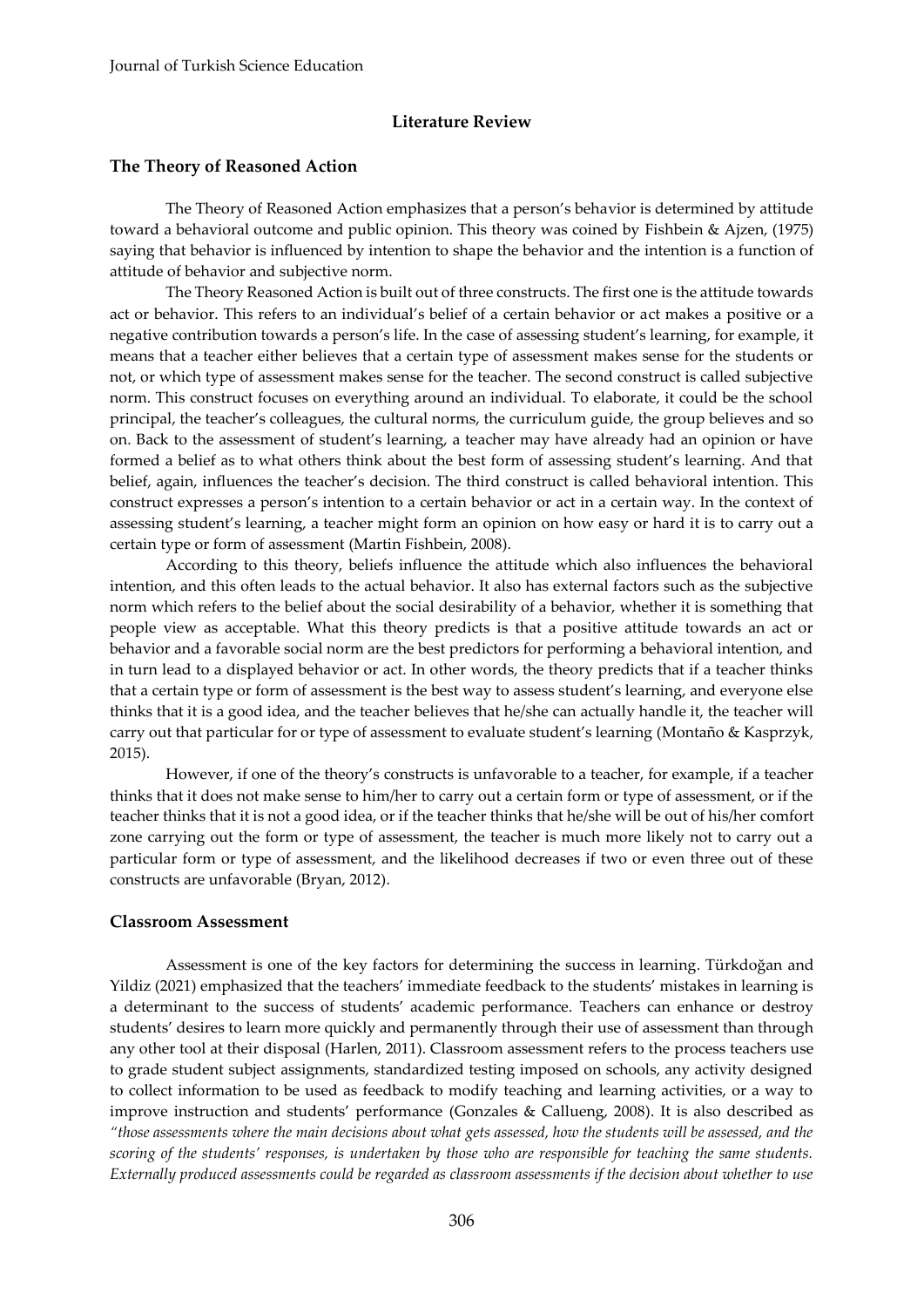*those assessments, how to administer them, and how to score them rested with the teacher"* (Black & Wiliam, 2018, p. 554).

It is natural for teachers and students to aim for high performance, but when it is measured by external tests and when the results are accompanied by penalties for low performance, the aim becomes to perform well in the tests. The impact that assessment can have on students can be either positive or negative. What happens depends on how the teacher mediates the impact of assessment on students. When teachers set their role as helping students to pass tests, by whatever means, their teaching methods and experiences of the students are distorted. The alignment of assessment, curriculum and pedagogy is more easily upset by changes in assessment and this has to be taken into account in designing assessment policy.

Black & Wiliam (2018) quoted Lee Cronbach (1971) stating that "*an assessment is, at its heart, a procedure for making inferences: 'One validates, not a test, but an interpretation of data arising from a specified procedure'* (p. 447, emphasis in original)." He therefore argued that an educational assessment is a procedure intended for making inferences about student learning. As learners engage in certain tasks, they produce certain data. These data, then, can become evident when they are utilized to support particular claims.

Looking at assessment from this point of view, it can be deduced that the difference between formative and summative lies in the kinds of inferences being generalized from assessment results (Wiliam, 2011). Where the inferences relate to the status of the student, or about their future potential, then the assessment is functioning summatively. Where the inferences relate to the kinds of actions that would best help the student learn, then the assessment is functioning formatively (Black & Wiliam, 2018). Hence, classroom assessment must be carefully planned from test planning to reporting to utilization of test results (Gonzales & Callueng, 2008).

# **Pedagogical Belief**

Pedagogical beliefs refers to "teachers' educational beliefs about teaching and learning and the beliefs they have about how technology enables them to translate those beliefs into classroom practice" (Ertmer, 2005, p. 28). In educational settings, pedagogical belief is defined beliefs as "one's convictions, philosophy, tenets, or opinions about teaching and learning." As such, teacher beliefs may include subjective theories about how students learn, what a teacher should or should not do, and which instructional strategies work effectively. Teacher beliefs about learning and teaching have been found to shape teachers' practices, for example, the choice of priorities for teaching arrangements and the ways in which teachers want to facilitate learning (Ertmer, 2005; Kagan, 1992).

The concept of pedagogical belief is tied up with specific teaching practices. Examples are transmissive belief which emphasizes on the transfer of skill and knowledge from teacher to students; while constructive belief is anchored on the philosophy that focuses on the importance of how the instructional content can be meaningful to the learner's everyday life experiences (Liu et al., 2017). The teacher's pedagogical beliefs, which influences their pedagogical reasoning, are essential determinants of the learning outcomes, and therefore necessitates that teachers need to undertake more pedagogical reasoning in the planning of their assessment for learning activities in order to integrate adopt and use appropriate assessment tools and methods (Koh, Chai, & Tsai, 2010; Kreijns, Van Acker, Vermeulen, & Van Buuren, 2013). Furthermore, literature showed that employing different assessment of learning formats (Sari et al., 2020) springs from the belief and knowledge of the learners' different learning styles (Kanli & Ilican, 2020).

# **Methods**

# **Research Design**

This qualitative study utilized a constructivist-interpretivist perspective particularly the phenomenological research design. Qualitative method of inquiry is aimed at exploring or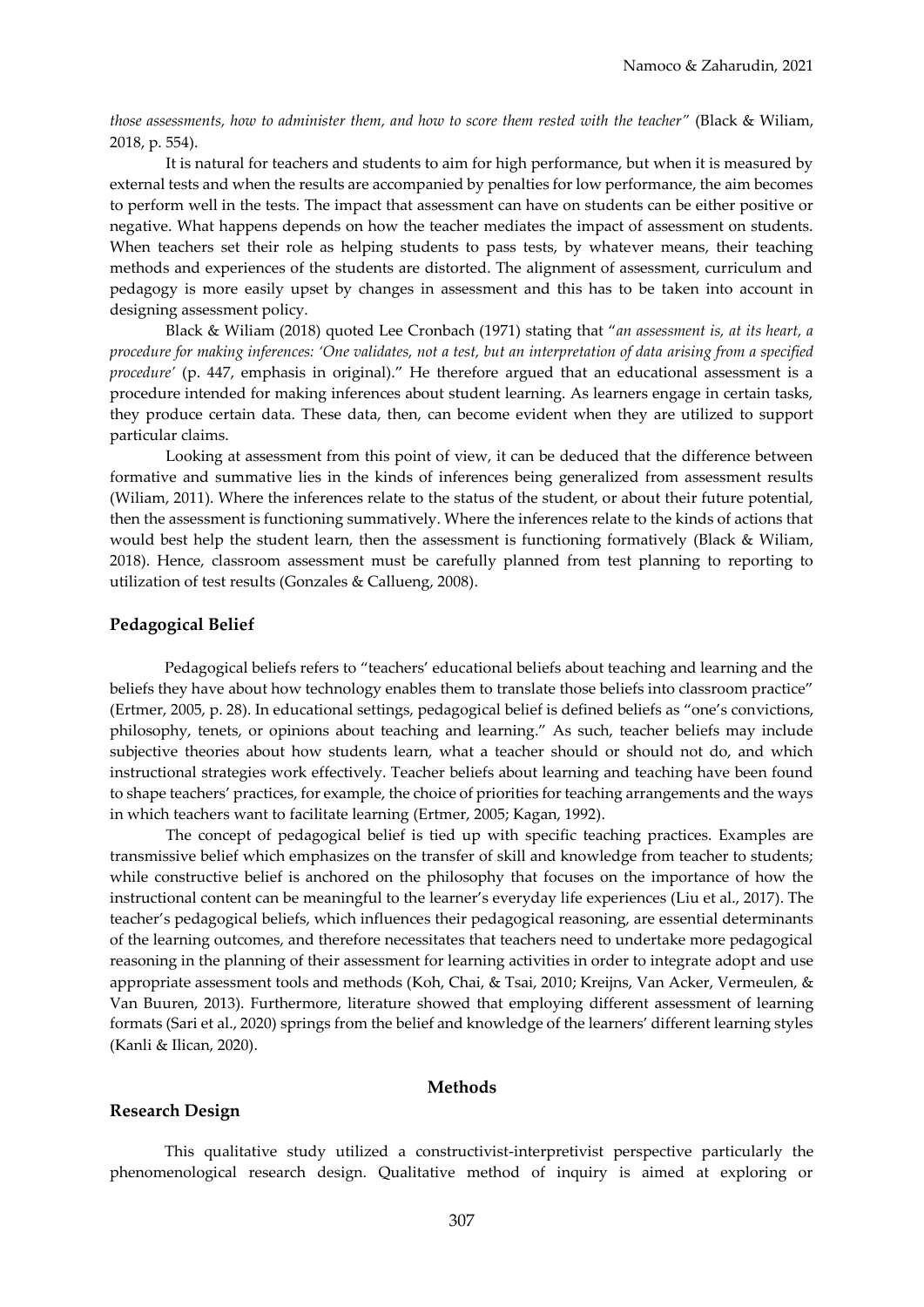understanding the meaning that individuals or groups attribute to a social or human phenomena, and takes into account an inductive style of research (Creswell, 2012). A phenomenology is an approach to qualitative research that describes the meaning of a lived experience of a phenomenon for several individuals (Ary et al., 2010). The phenomenon in this study is the teaching experience of using technology in the classroom activities in lined to the participant's pedagogical belief. In addition, interpretivism, puts emphasis with the meanings of human experiences (Gray, 2004). The constructivist perspective stresses that the worldview that an individual person develops is variable and bears a subjective meaning of their experiences, and is this meaning is in the context of the environment with which they work or live (Creswell, 2012). It is for this reason that constructivist researchers will look for the lived experiences of human subjects as they investigate personally constructed meanings about the participant's broad concepts, or more specific issues or ideas (Creswell, 2012; Gray, 2004).

# **Participants**

In approaching this study, six secondary school teachers employed as public secondary school teachers in the Department of Education from Northern Mindanao, Philippines participated. The purposive criterion sampling was used to identify the participant who has experienced the phenomenon. This method of sampling helps to create a homogenous sample of participants who have all experienced the phenomenon (Creswell, 2012). The criteria for selecting the participants were as follows: they must (1) be a regular secondary school teacher of the Department of Education (2) be teaching Sciences subjects (Integrated Science, Biology, Chemistry or Physics); and (3) have been teaching Science subject for at least five years to have the full grasp of the curriculum. The criteria for choosing the participants of this study were based on the Department of Education Order No. 7, series of 2015. Any faculty member/teacher who did not teach any of the courses mentioned above were not qualified to be respondents of this study. In addition, the maximum variation technique of purposive sampling was employed in this study. In this sampling technique, the participants are included that maximize differences on specified characteristics (could be in age, subject taught or number of years of teaching experience). This type of sampling reveals differences, but may also identify commonalities across the units (Ary et al., 2010; Palinkas et al., 2015). Table 1 shows the demographic profile of the participants.

# **Table 1**

| Name        | Age | Years in | School Assignment/        | Academic          |  |
|-------------|-----|----------|---------------------------|-------------------|--|
|             |     | teaching | Subject Taught            | Qualification     |  |
| Allan       | 36  | 13       | "C" National High School  | PhD Graduate      |  |
|             |     |          | Physics                   |                   |  |
| <b>Beth</b> | 42  | 20       | "A" National High School  | PhD Candidate     |  |
|             |     |          | Chemistry                 |                   |  |
| Dee         | 38  | 7        | "B" National High School  | Masters candidate |  |
|             |     |          | <b>Integrated Science</b> |                   |  |
|             |     |          | "A" National High School  | PhD Candidate     |  |
| Lyn         | 47  | 10       | Chemistry                 |                   |  |
| Marlon      | 41  | 18       | "C" National High School  | Masters Candidate |  |
|             |     |          | Physics                   |                   |  |
|             | 33  | 10       | "B" National High School  | Masters Candidate |  |
| Raffy       |     |          | Biology                   |                   |  |

*Demographic Profile of the Participants*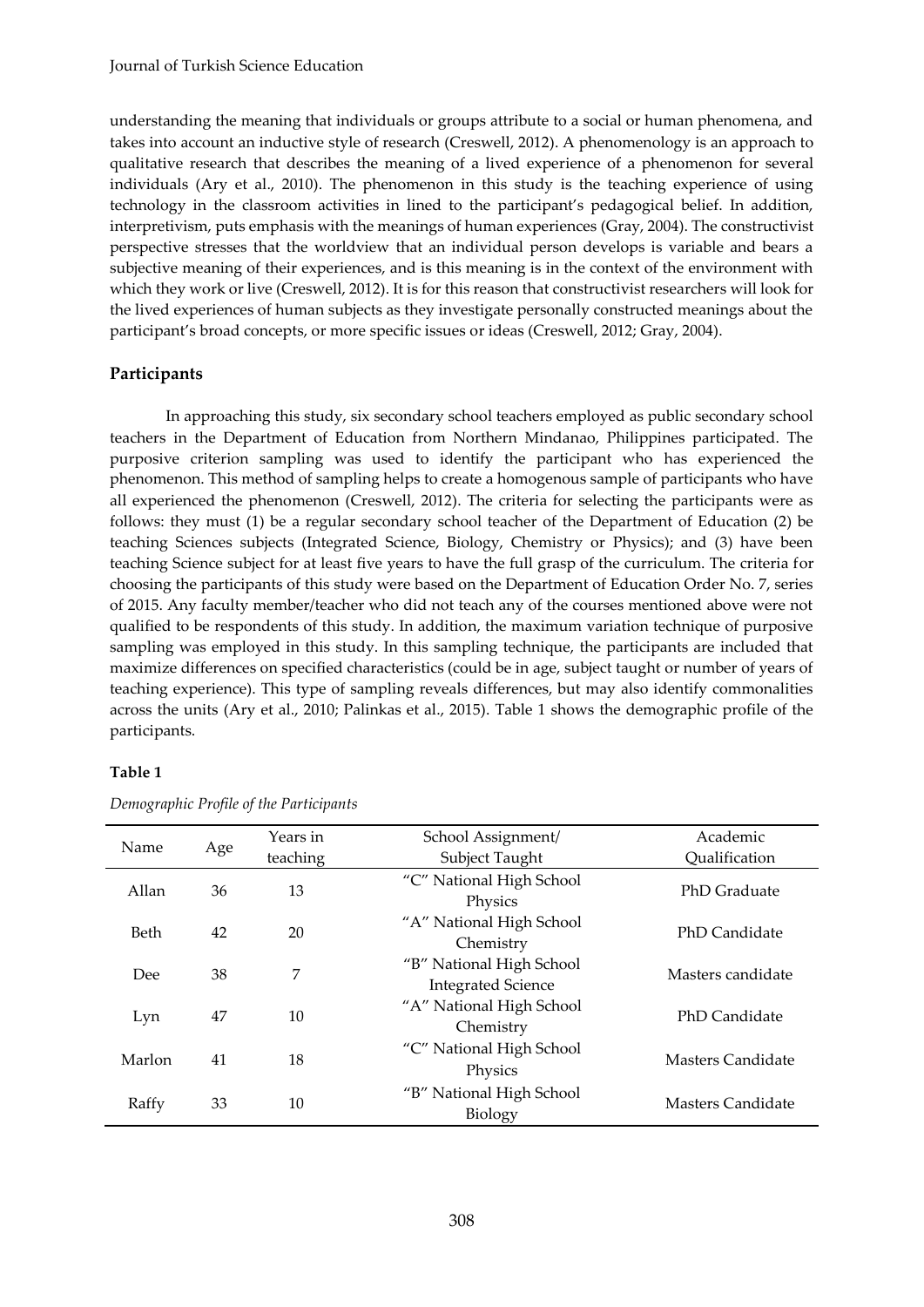# **Sampling Technique**

The participants for this study were chosen purposively. Purposive sampling technique is a non-probability sampling technique wherein the participants are selected based on the characteristics of a population and the objective of the study. In the case of this study, the participants were purposively chosen as they are the respondents which can best provide the data, and thereby satisfy the information needed for this study. In addition, Saunders et al, (2009, p. 213) pointed out that purposive sampling is likewise employed when "each case being selected from the total population is not known." In the case of this study's respondents, the list as to how many lecturers are available. However, the list of the individual lecturer's name is not available as this is held confidential by the department of Human Resource. More specifically, the technique employed was a maximal variation strategy (Ary et al., 2010; Creswell, 2012; Palinkas et al., 2015). This technique is used to capture a broad range of viewpoints relating to the acceptance and use of technology among the respondents. This would further mean that the maximum variation sampling is a search for differences in perspectives, ranging from gender, age, experiences, behaviors, and types of educational technology tools being used in the context of teachinglearning activities. The primary principle underlying heterogeneous sampling is to gain greater insights into a phenomenon by looking at it from all angles (Saunders et al., 2009). Moreover, the goal of this study is not to generalize the findings to the general population but to generalize the findings to the TRA model. Recruitment of research participants stopped when the data saturation had been reached (Francis et al., 2010).

# **Data Collection**

The data for this study were collected using an open-ended survey questionnaire sent to the participants online. Any answer that the participants gave that needs probing, was asked in more details using voice calling with the participants through messenger. A semi-structured interview protocol was developed by the researcher, reviewed by two qualitative study experts, and edited based on feedback. The purpose of the semi-structured approach is to allow comfortable interaction among participants, thereby enabling the respondents to provide detailed stories of the experience or phenomena under study (Donlan, 2016). This data collection method was employed because, according to scholars, in cases where literatures are hard to find to support a concept in a study, understanding people's perceptions is necessary to establish how and why people respond to certain issues or phenomena (Oliveira et al., 1998).

The online interviews were conducted by the first author. Document analysis through the curriculum guide and lesson plans were also carried to triangulate the participant's claim of their assessment strategy. Each participant was interviewed mostly on weekends where their conversation will not hinder their job-related tasks. During the data analysis, new questions arose, which led to additional interviews with the participants. These interviews were supplemented document analyses of the teacher's lesson plans. The interviews were conducted in both Cebuano (the regional dialect in Northern Mindanao) and in English. After the transcription of the interview dialogue, coding and analysis were carried out.

During the online interview, the questions raised were pertaining to the participant's perspective, beliefs and experiences regarding their choice of assessment strategies and based on their pedagogical beliefs in their teaching-related activities. The online interview was conducted between November 10 to December 10 in 2018. A voice recorder was used to record the conversation to make the discussion flow uninterrupted. The questions asked are presented in Table 2.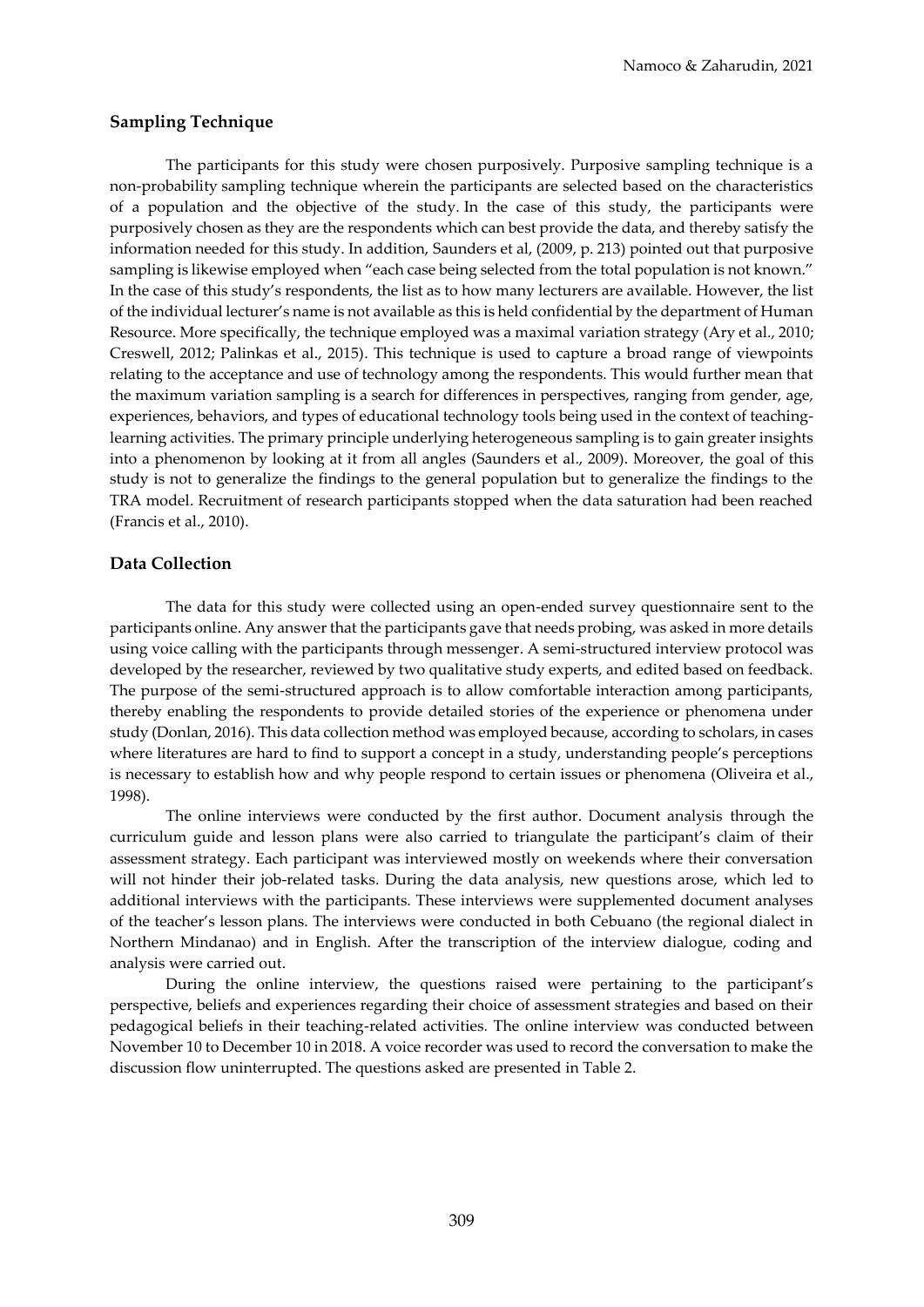# **Table 2**

*Focus Group Discussion Protocol Questions*

|               | To explore broad experiences                                                                                                                     |  |  |
|---------------|--------------------------------------------------------------------------------------------------------------------------------------------------|--|--|
| $1_{\cdot}$   | Please describe your pedagogical belief as a teacher.                                                                                            |  |  |
| 2.            | How does your pedagogical belief influence your assessment of learning strategies?                                                               |  |  |
| 3.            | What is/are your usual assessment strategy/ies that you use to monitor the progress the<br>achievement and learning of your students in Science? |  |  |
| 4.            | How do you select and implement your strategy/method of assessment?                                                                              |  |  |
| 5.            | Which Science process skills does the Department of Education Curriculum Guide give<br>more focus on?                                            |  |  |
| 6.            | What assessment method is given to these process skills?                                                                                         |  |  |
| 7.            | What are your criteria/belief/philosophy for choosing the assignment method/strategy?                                                            |  |  |
| 8.            | Why do you choose such assessment method/strategy?                                                                                               |  |  |
| 9.            | How appropriate is your method of assessment strategies in stimulating skills related to                                                         |  |  |
|               | 21st century learning?                                                                                                                           |  |  |
|               | 10. What assessment tools do you use in your authentic learning assessment?                                                                      |  |  |
|               | To explore and generate more detail about specific experiences:                                                                                  |  |  |
|               | Tell me more about that                                                                                                                          |  |  |
| $\bullet$     | Can you give me an example?                                                                                                                      |  |  |
|               | I want to understand what you mean.                                                                                                              |  |  |
|               | Can you tell me again?                                                                                                                           |  |  |
|               | Why do you think that is?                                                                                                                        |  |  |
| Data Analysis |                                                                                                                                                  |  |  |
|               |                                                                                                                                                  |  |  |

The data analysis took place in accordance with the directed content analysis approach. This approach is applicable where "an existing theory or prior research exists about a phenomenon that is incomplete or would benefit from further description" (Hsieh & Shannon, 2005). The objective of a directed approach to qualitative data analysis is to corroborate or conceptually outspread a theoretical framework, a theory or a model under study. The existing theory or model can greatly help as it provides facilitation on formulating the research question as well as in the data analysis. It further provides help in predicting about the variables, or even identify the relationships among variables, thereby enabling to determine the initial coding system or patterns between and among codes. Contrary to the approach in qualitative other data analysis, this is referred to as a deductive category application (Mayring, 2007). This approach of qualitative data analysis is directed by a more controlled procedure compared to a conventional approach. This approach uses existing theory or prior research, allowing the researcher to begin by identifying important concepts or variables as initial coding groups. Consequently, each category that was identified are operationally defined using the theory (Hsieh & Shannon, 2005).

To be able to code the online interview result, the interview transcript was transcribed into English language. The transcription was cross checked by two English lecturers from the dialect used in the discussion in English language. To ensure authenticity of the data, a thorough analysis was done on the transcript before progressing to the coding process. The transcript was read and reread. Only after the researcher has been fully immersed with the transcript, the codes were created. The transcript was coded manually, line by line. Manual coding was feasible as there were only six participants of the study. Initially, 39 separate codes that were generated, but these were later condensed into five categories and subsequently three themes emerged, all of which fall under the core constructs of the Theory of Reasoned Action Model. Moreover, statements from the participants were quoted as they were provided during the open-ended survey and video calls. Table 3 presents an excerpt of the data analysis.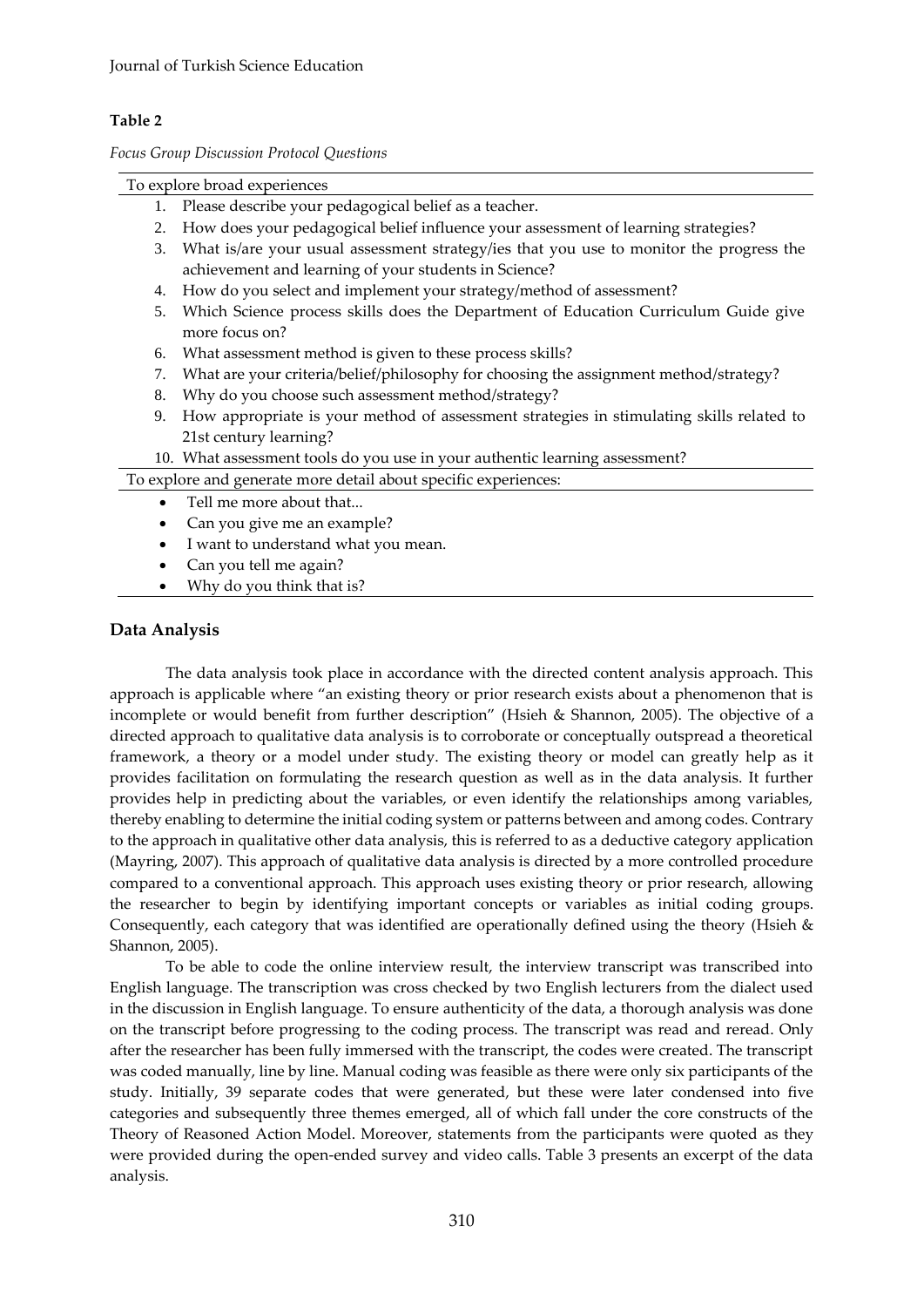# **Table 3**

*Excerpt of the Thematic Data Analysis*

| Narratives                                                                                                                                                                                                                  | Codes                                                   | Categories                               | Themes          |
|-----------------------------------------------------------------------------------------------------------------------------------------------------------------------------------------------------------------------------|---------------------------------------------------------|------------------------------------------|-----------------|
| Students learn more when they are<br>empowered to discover and do things you<br>want them to learn, hence, their learning is<br>lasting compared to the traditional way of<br>teaching                                      | empowered                                               | Student-<br>Centered                     |                 |
| To engage students into real-life situations                                                                                                                                                                                | engaged                                                 | <b>Activities</b>                        |                 |
| By providing students with collaborative<br>learning activities, cooperative learning<br>activities, inquiry-based learning                                                                                                 | Critical<br>thinking                                    | <b>Beliefs</b>                           | Pedagogical     |
| Every learner has his own way of learning.                                                                                                                                                                                  | individualized                                          |                                          |                 |
| A teacher should have to consider a<br>differentiated form of instruction as an<br>approach in addressing the diverse learners                                                                                              | differentiated                                          | Differentiated<br>Learning<br>Strategies |                 |
| Assessment tools must be designed to help                                                                                                                                                                                   | Holistic                                                |                                          |                 |
| students develop holistically                                                                                                                                                                                               | development                                             |                                          |                 |
| Students are not only skilled, but also                                                                                                                                                                                     | Developed                                               |                                          |                 |
| developed holistically                                                                                                                                                                                                      | holistically                                            |                                          |                 |
| Employed different methods and strategies<br>in teaching science in order for the students<br>to be equipped and be ready for the 21st<br>century needs                                                                     | Equipped                                                | Outcomes<br>Evaluation                   |                 |
| Adopt and use certain assessment tools,<br>methods or strategies because I believe that<br>those tools could measure authentic learning<br>among students.                                                                  | Adopt and use                                           | Motivation to                            | Social<br>Norms |
| Use different methods and strategies in<br>teaching so that the students can be<br>equipped and ready for what our society<br>facing today.                                                                                 | Equip students                                          | Comply                                   |                 |
| The push to comply is not necessarily from                                                                                                                                                                                  | Not from                                                |                                          |                 |
| the top administrators.                                                                                                                                                                                                     | administrators                                          | Subjective                               |                 |
| The motivation to implement assessment is<br>seen in the need of the students                                                                                                                                               | Student's<br>needs                                      | norms                                    |                 |
| The belief is driven by the fact that students<br>learn in different ways.                                                                                                                                                  | Learning styles                                         | Diverse<br>assessment                    | Behavioural     |
| It's not so much as to the type of assessment<br>method used, rather how the assessment<br>method is made to fit the mold of being a<br>constructivist type of a teacher.                                                   | Appropriate<br>assessment                               |                                          |                 |
| The intention to use certain tools certainly<br>determines the actual use of the same.<br>I believe that these certain assessment tools<br>can help me gauge if my students really<br>learned what they should be learning. | Intentionality<br>Alignment of<br>belief to<br>practice | Intentional<br>assessment                | Intention       |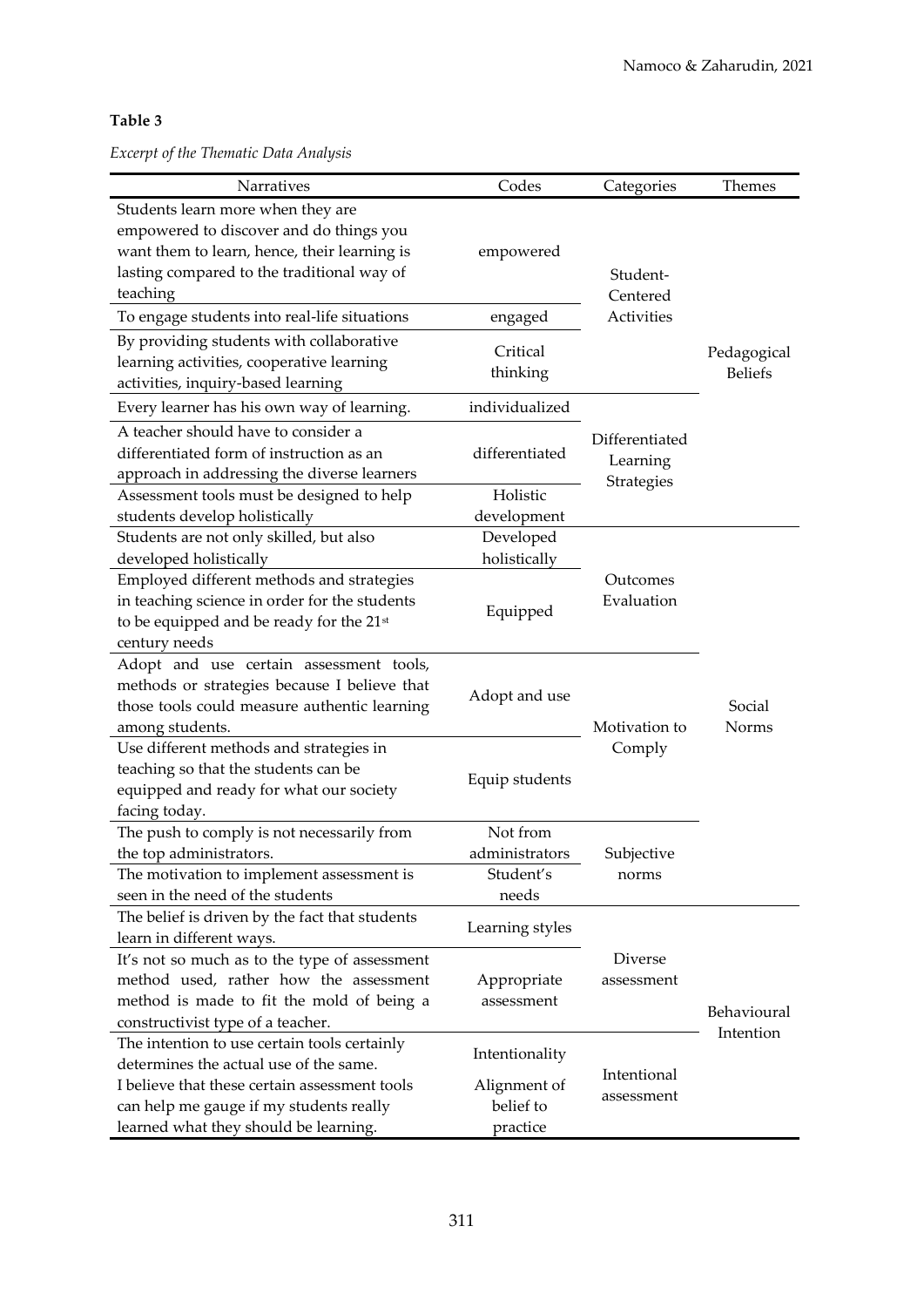### **Ethical Considerations**

In conducting qualitative research, it is essential that the participants of the study were protected, and that data kept confidential. In accordance with ethical guidelines in conducting research, the researcher has carefully followed the ethical principles and guidelines as recommended by Walliman (2011). The researcher obtained informed consent from all participants in the study. They were also informed that they had the option of withdrawing from the study at any time. In order to ensure confidentiality of the participants, all participants, and schools and locations have been given fictitious names in transcriptions.

### **Findings and Discussions**

This study aimed to understand the essence of lived experiences of secondary teachers in their assessment of learning in their science classes as driven by their pedagogical beliefs. The themes that emerged during the data analysis correspond to the aspects that shape the teachers' assessment practices. These aspects include: pedagogical beliefs, social norms, and behavioral intention. Each theme is characterized by categories which are explained in this section.

# **Theme 1: Assessment Practices as Shaped by Pedagogical Beliefs**

During the online interview, the teachers how they carry out their pedagogical beliefs into their teaching-assessment activities. Two categories emerged: student-centered and differentiated learning activities.

### *Student-centered Activities*

Dee said that his "pedagogical belief is to engage students into real-life situations through different methods and strategies used in teaching science." With this, Lloyd agreed by saying that "I need to consider their (the students') individual needs." Lloyd further narrated that he carries out his belief by "providing students with collaborative learning activities, cooperative learning activities, inquiry-based learning." From many years of teaching experience and observations, Merlyn realized that "students learn more when they are empowered to discover and do things you want them to learn, hence, their learning is lasting compared to the traditional way of teaching."

### *Differentiated Learning Strategies*

Another theme that emerged about the teachers' pedagogical belief is meeting the various learning needs of the students. Marlon narrated that "every learner has his own way of learning. He has unique ability to grasp the concept of the lesson. He has also unique capabilities in learning,' hence, he added that "a teacher should have to consider a differentiated form of instruction as an approach in addressing the diverse learners." Beth also shared that she is trying to "implement the constructivist's method" because it is mandated that a teacher must use this teaching pedagogy. Raffy shared that he a constructivist type teacher. However, certain topics and lessons demand that he should also play the role of a transmissive teacher for the **"**sake of the teaching-learning process." In addition, he said that his beliefs will also depend on the "type of learners." Nonetheless, Raff added that assessment of learning must be designed to "help students develop holistically. "this can be achieved when teachers chose assessment tools that "encompass the affective aspect of the students. It should be something that teaches or touches their humanity and or spirituality of the student.'

It was clear from the insights shared by the participants that they believe that when students are engaged in the learning process, including the assessment of the learning process, students learn the skills more and hence they are able to apply these skills especially in the 21<sup>st</sup> century era. Based on the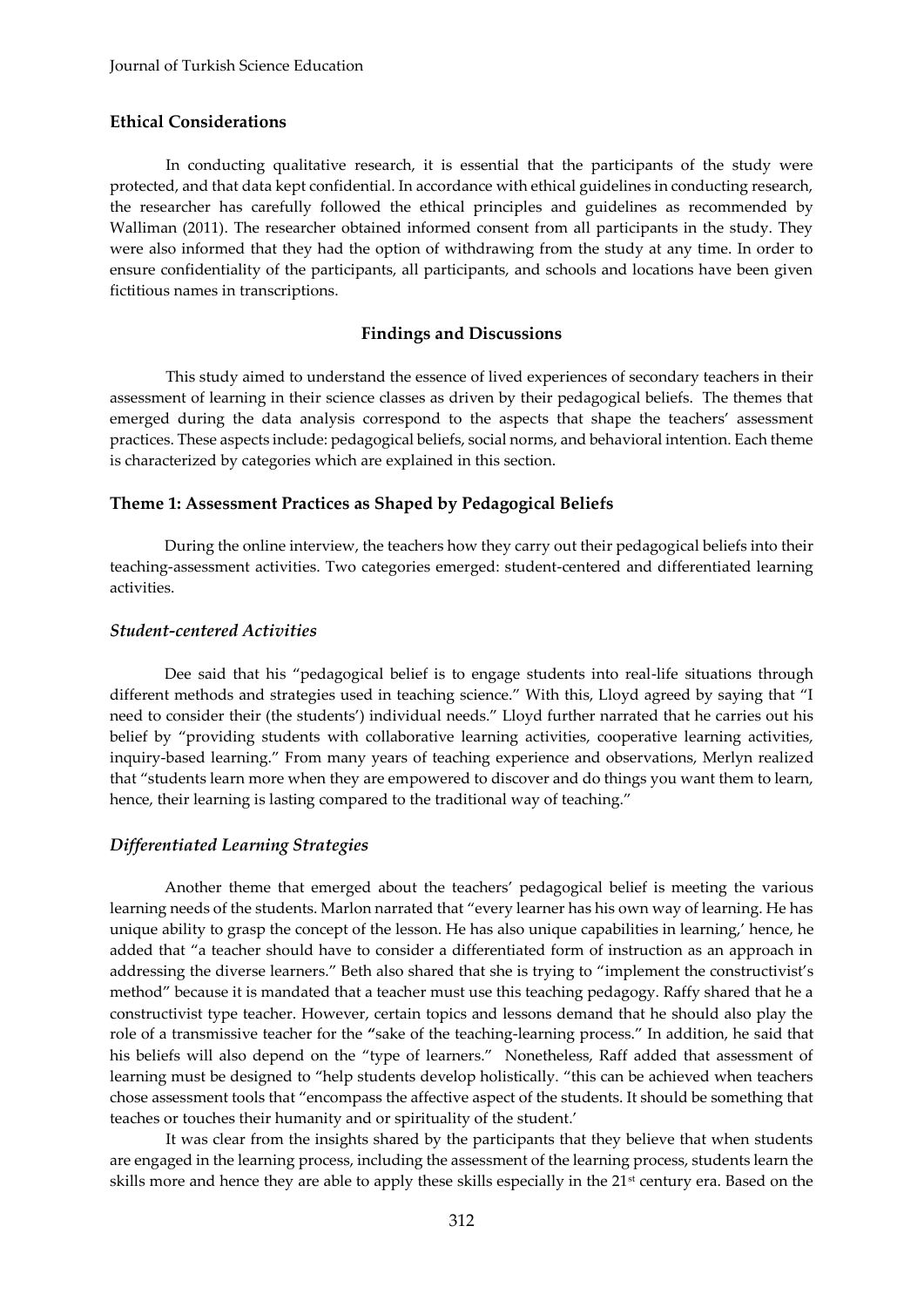information shared by the participants, it can be gleaned that the nature of students, who are digital natives, necessitates that the teachers must also shift from conventional to a more constructive approach of teaching. According to Black & Wiliam (1998), for educators to successfully incorporate assessment for learning into classroom practice they need to reflect on their teaching philosophy, their assessment pedagogy and the alignment between the two. Bryan (2012) emphasized that assessment for learning must be based on the premise that all students are capable of achieving and have unlimited learning potential. With the right information and sufficient motivation all students can succeed in school. This contrasts with beliefs about fixed intelligence quotient (IQ) limiting learning capacity of students (Khan, 2019) to varying degrees, which has governed teaching pedagogy for many years.

# **Theme 2: Assessment Practices as Shaped by Social Norms**

When asked how the influences around the teacher shape their assessment of learning practices, two categories emerged from the participants' responses: outcomes evaluation, and motivation to comply.

# *Outcomes Evaluation*

Aside from the pedagogical beliefs that propel the teacher to choose certain forms of assessment, the teachers are also motivated by the possible outcome of the students' learning. Dee divulged that he "employed different methods and strategies in teaching science in order for the students to be equipped and be ready for the 21<sup>st</sup> century needs." With this, Beth also shared that by employing skills-based assessment tools, it "helps prepare the learners as  $21<sup>st</sup>$  century workers." Raf also mentioned that it is essential that "students are not only skilled, but also developed holistically" because the assessment tools that teachers implement in their classrooms are ones that "should be something encompasses the affective aspect. It should be something that teaches or touches their humanity and or spirituality of the student,' said Raf.

In the Philippines, the Outcomes-Based Education (OBE) is strongly adhered to both by the Department of Education (DepEd) (DO 73, s. 2012) and the Commission on Higher Education (CHED) (Llanes, 2018). These two agencies are responsible for supervising and monitoring the basic and the higher education respectively. Hence the mandate of the Curriculum Guide issued by the Department of Education is a strong support for helping the teachers in designing their assessment activity. Although the suggestions for assessment in the Curriculum Guide is mandatory, but teachers are empowered to adopt and use whatever best assessment tools (Macasaet, 2002) that are available either from colleagues or from the internet in order to help students in their learning.

# *Motivation to Comply*

Another category is the motivation to comply. refers to do what salient referents think an individual should do. This construct contributes to subjective norms along with normative beliefs. In the case of this study, the participants believed that they should gear their teaching-learning strategies towards the constructivist perspective because it is how the students can best develop the skills needed for the 21<sup>st</sup> century. Dee mentioned that it is through "different methods and strategies used in teaching" that the students can be "equipped and ready for what our society facing today." Allan also mentioned that by engaging students into "collaborative learning activities, cooperative learning activities, Inquiry based learning," the teachers are actually equipping the students with the soft skills needed for the 21<sup>st</sup> century era. He further narrated that he is driven to adopt and use certain "assessment tools, methods or strategies because I believe that those tools could measure authentic learning among students."

Gauging from the participants' responses it can be gleaned that they are motivated to comply with the directives provided by the Department of Education because the vision of the department also adheres to their beliefs in teaching. The motivation of the teachers does not only come from the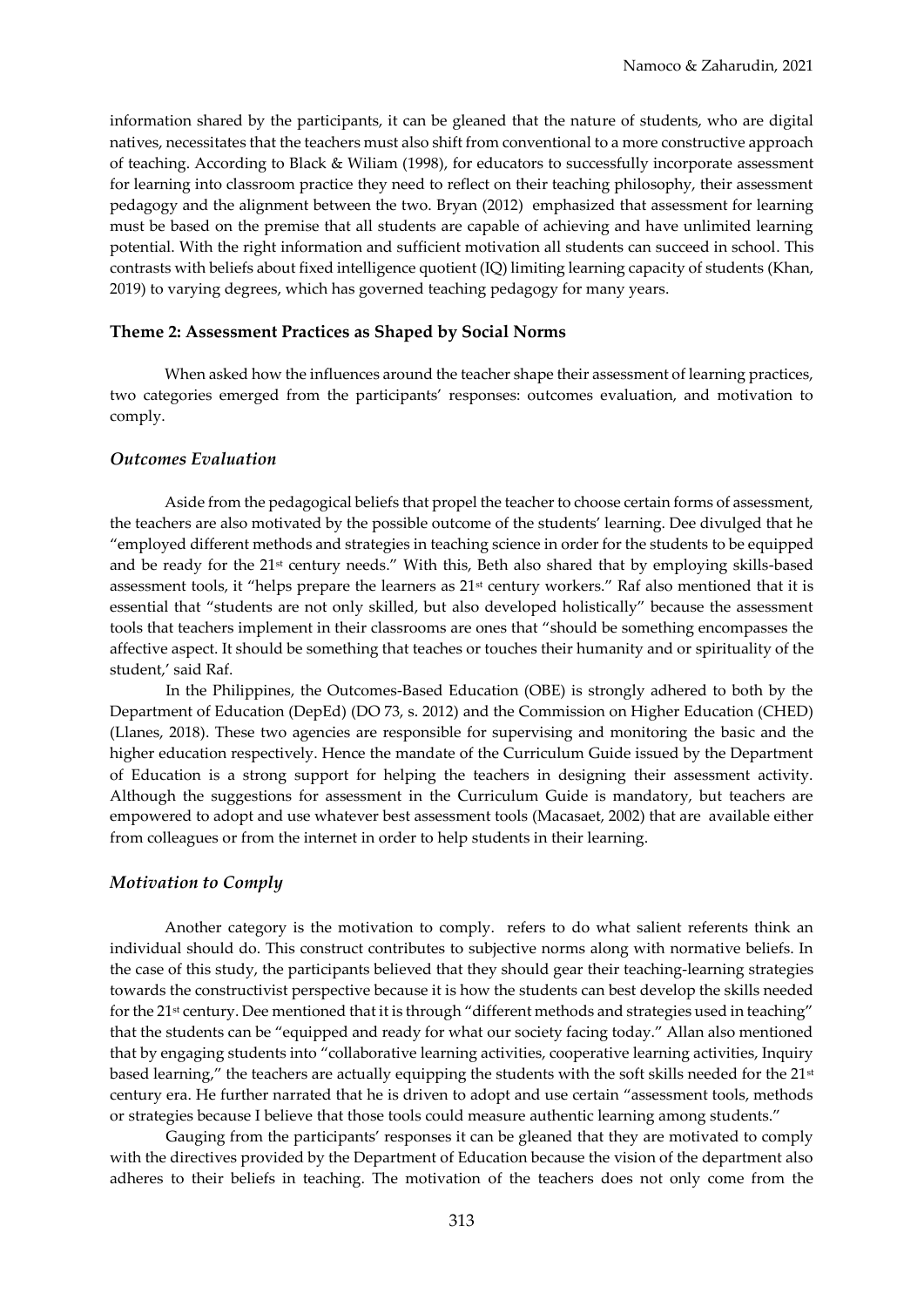directives of the department, but as well as to the holistic well-being of their students. This motivation argues against the testing systems in the West which tend to focus on linear measurement of cognitive functions. This practice can be seen in Alfred Binet's (Kite, n.d.; Cicciola et al., 2014) testing to identify those who did not meet certain standards. Such assessment served the goals of mass education and the need to identify elite, highly specialized learners. At its core, this type of assessment focuses upon those who excel academically, while the losers will tend to feel being at the far end of the spectrum (Daniel & King, 1998; Schafer &Lissirz, 2005). And it is sad to say that this same observation is still true for most schools today. This linear testing system became the norm in schools and universities, alike. And the power in the classrooms lay with the teacher rather than the student. Because of these issues, more holistic approaches, such as Gestalt - where the whole person was considered more than the various parts – have been discarded (Alberta Ministry of Education, 2006). This philosophy is adhered to by the participants of the study. They are motivated that, with appropriate assessment tools, the students will be trained holistically.

### *Subjective Norms*

Subjective norms refer to the belief that an important person or group of people will approve and support a particular behavior. Subjective norms are determined by the perceived social pressure from others for an individual to behave in a certain manner and their motivation to comply with those people's views. The influence of subjective norms on forming intention proved to be generally weaker in previous studies than the influence of attitude (Ham et al., 2015). To support this concept, the participants shared the fact that the nature of the students are digital natives, they felt that they should meet where their students are at. The push to comply is "not necessarily from the top administrators", such as the school principal or the subject coordinator, but that it is the seen "need of the students," says Marlon. As mentioned by the participants of this study, their adoption and use of certain assessment method and strategies are, one way defined by the curriculum guide and their own belief that which is best fitting to the need of the child to learn and to develop the Science process skills.

This finding adheres to the study of Renihan & Noonan (2006) when they found out that "principals viewed assessment as a matter of teacher accountability and as a focus for the school professional team. They saw themselves as teachers first, stressing their importance as sources of teacher support, serving a 'buffer role,' ameliorating external constraints to effective assessment and learning." This implies that the school principals empower the teachers regarding the choice in assessment as long as it serves the purpose of helping the students learn the concepts and skills (Macasaet, 2002).

### **Theme 3: Assessment Practices Shaped by Behavioral Intention**

Behavioral intention (BI) is defined as a person's perceived likelihood or "subjective probability that he or she will engage in a given behavior." Ajzen (1991) defines this construct as "a user's readiness to carry out a particular behavior." In the vein of the participant's perspective, they shared that their belief towards students designing and discovering their own learning through non-conventional methods of teaching and assessment has eventually influenced their behavior to employ constructivistapproach methods of assessment. Although there were many times that they can't do away with using paper and pen test, especially during the summative exams, their formative assessments are more often into performance and authentic assessment. Marlon shared that his "intention to use certain tools certainly determines his actual use of the same" and he justified his argument by saying that he "believes that these certain assessment tools can help me gauge if my students really learned what they should be learning." He further added that the assessment tools that he uses is "dependent on the kind of students that I have and on my strategies in teaching. I have been using the discovery method in Science for a long period of time already and I have found out that this is highly effective in my Science class." Merlyn also agreed with this contention by saying that she often "gives activities that will allow students discover by themselves the concepts I want them to learn." Allan agreed with this line by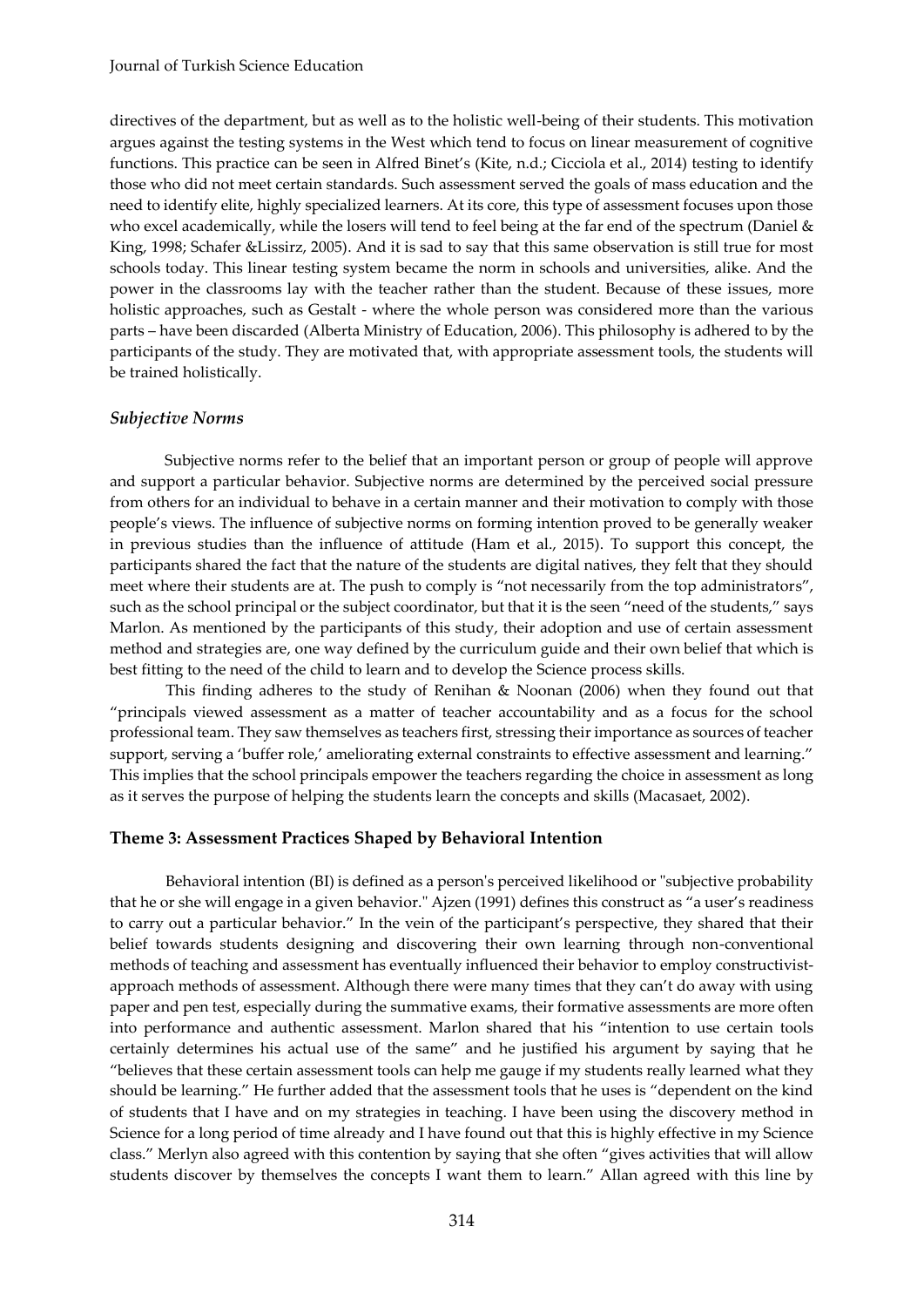saying that his "pedagogical belief influences my attitude towards my assessment method because I believe that this approach is appropriate for my students." This, he added that his belief is driven by the fact that "students learn in different ways. I also believe that they vary in their beliefs, ability, culture, personality, behavior, and even views and opinions. Those are my ways." Raf also added that "It's not so much as to the type of assessment method used, rather how the assessment method is made to fit the mold of being a constructivist type of a teacher."

It can be deduced from the participant's responses that their beliefs and the motivations they get – either from their department, their colleague or from the students, concretely help them in developing the right attitude towards adopting and using appropriate assessment tools and methods. This claim agrees with the findings of Fishbein & Ajzen (1975) emphasizing that the attitude of a person, whether favorable of non-agreeable, determines his behavioral intention to carry out such an attitude. The report of Szumowska et al. (2018) agrees to the theory by stressing that the high goals of an individual, in the case of this study is the holistic development of the student, motivates the teacher to comply with the constructivist tasks of assessment expected of them.

### **Theme 4: Assessment Practices**

This theme describes the actual implementations of assessment of learning practices of the teachers in their Science classes Actual behavior is defined as an individual's intention to perform a behavior which is a function of attitude towards behavior and subjective norms (Agudo-Peregrina et al., 2014). The participants have very clear and distinct description of how they carry out their methods of assessment in line to their beliefs and attitudes. The different forms of assessments that they mentioned they are employing, based on their pedagogical beliefs, are summarized in Table 4.

### **Table 4**

| Pedagogical Belief | Formative Assessment                                                                                 | Summative Assessment                                                                   |  |  |
|--------------------|------------------------------------------------------------------------------------------------------|----------------------------------------------------------------------------------------|--|--|
| Conventional       | Paper and pen quizzes                                                                                | Paper and pen tests                                                                    |  |  |
|                    | Weekly reflections                                                                                   | <b>Ouarter</b> examinations                                                            |  |  |
|                    | Daily/weekly quizzes<br>٠                                                                            | Chapter and long tests                                                                 |  |  |
| Constructivist     | Project-based assessment                                                                             | Project-based assessments                                                              |  |  |
|                    | Create video clips related to the topics                                                             | Creation of 3D manipulative objects                                                    |  |  |
|                    | Performance assessment                                                                               | Performance assessment                                                                 |  |  |
|                    | Group reporting/oral presentations, oral<br>reports<br>Performance tasks evaluated with the use<br>٠ | Group video presentations showing<br>real-life situations involving scientific         |  |  |
|                    | of rubrics<br>Problem-solving<br>٠                                                                   | concepts<br>creating replicas with a twist, fusing<br>٠<br>science concepts with other |  |  |
|                    | Concept mapping<br>٠                                                                                 | disciplines                                                                            |  |  |
|                    | Use of rubrics                                                                                       | Use of rubrics                                                                         |  |  |
|                    | Problem-based tasks                                                                                  | Portfolio                                                                              |  |  |
|                    | Students are given a problem setting to<br>٠<br>solve and they will be assessed using                | Compilation of ISNs as terminal<br>project                                             |  |  |
|                    | rubric                                                                                               | Compilation of capstone activities<br>which need to be submitted at the end            |  |  |
|                    | Other alternative assessments                                                                        | of the quarter                                                                         |  |  |
|                    | Use of rubrics for alternative assessment<br>٠                                                       | A compilation that contains the works<br>٠                                             |  |  |
|                    | Oral questioning<br>٠                                                                                | of the learners and will show their                                                    |  |  |
|                    | Debate<br>٠                                                                                          | growth or lack thereof over time                                                       |  |  |

*Forms of Assessment İmplemented by the Secondary School Science Teachers*

From the teachers' sharing of their experiences regarding their adoption, selection and use of certain assessment tools and methodologies, it can be gleaned that their actual use of certain assessment tools is so driven by their pedagogical beliefs, hence they tend to use more of authentic, performance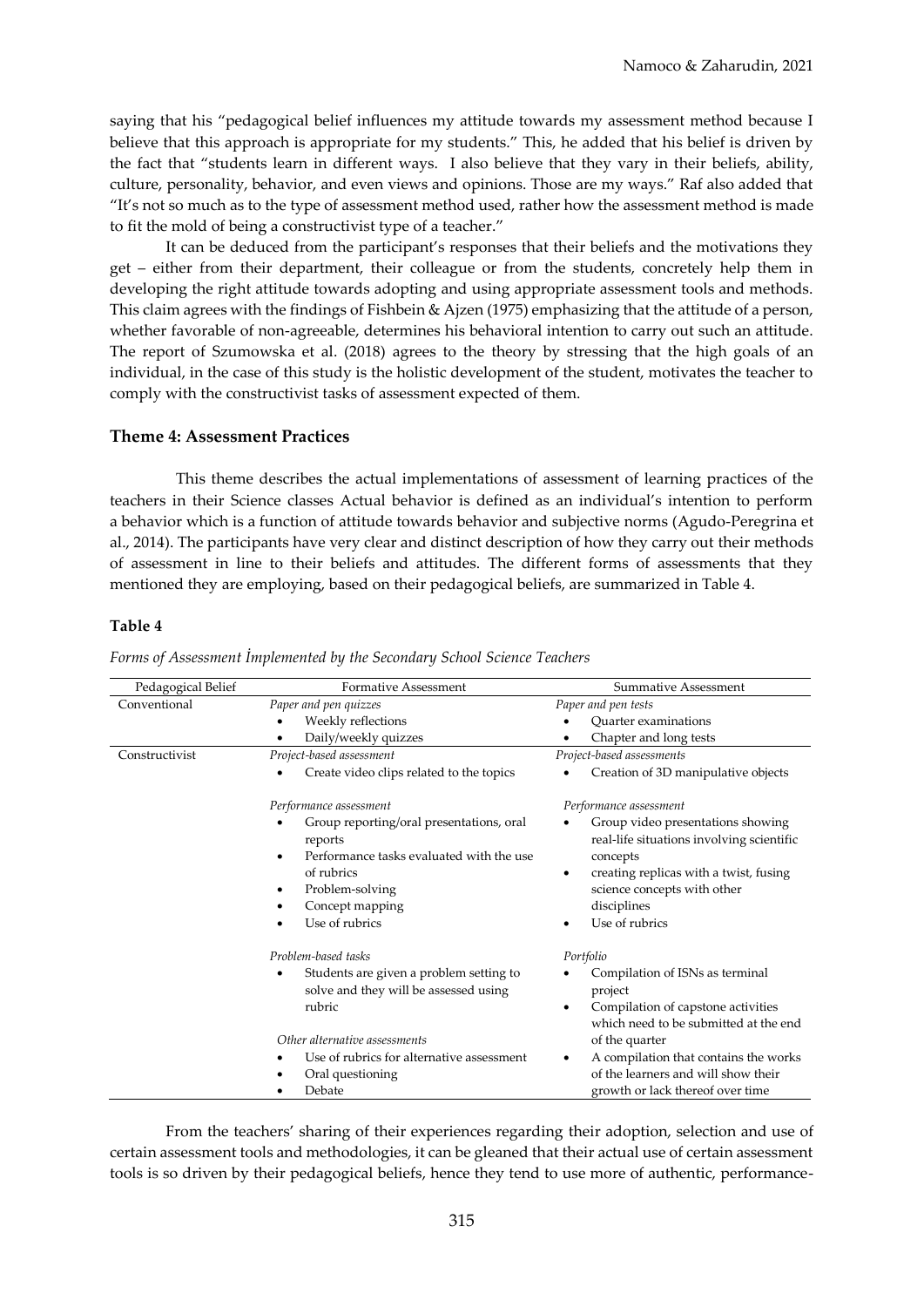based and alternative learning rather than the rote-based paper and pen quiz. It can be deduced that the participants' behavioral intention shapes their actual behavior. These results agree with the findings of Venkatesh Morris, Davis, & Davis (2003) and Fishbein (2008) which strongly held that the behavioral intention is significant predictor of the actual action of a person. The teachers in this study claimed that if they really want to use certain assessment tool because they believe it is helpful in the development and learning of the student, then they will certainly use it.

### **Conclusions and Recommendations**

Through the Theory of Reasoned Action (TRA), this research inquiry was able to validate how the assessment practices such as adoption, selection and usage of assessment tools and methods in gauging the students' learning of secondary school Science teachers are shaped by their pedagogical beliefs, social norms and behavioral intention. The gathered data served as a form of confirmation of the theoretical model of TRA (Fishbein, 2008).

The findings of this study can provide avenues for future research. This study highlights that pedagogical belief plays a vital role in the teachers' adoption, selection and use of certain assessment tools and methods. It would be beneficial, through an alternate approach and different theoretical lens, to continue exploring ways that lecturers experience or describe the process of integrating assessment of learning into their teaching and learning practices. Educators could benefit from studies that consider the integration of specific technological tools on specific training initiatives, as information on these issues could help direct appropriate teaching methods and strategies based on a teacher's pedagogical belief. Studies that explore or investigate the role of technology in the teacher's pedagogical belief in their assessment practices should not be limited to qualitative work that delves into the lecturer's experiences or perspectives.

### **References**

- Agudo-Peregrina, Á. F., Hernández-García, Á., & Pascual-Miguel, F. J. (2014). Behavioral intention, use behavior and the acceptance of electronic learning systems: Differences between higher education and lifelong learning. *Computers in Human Behavior*, *34*, 301–314. https://doi.org/10.1016/j.chb.2013.10.035
- Ajzen, I. (1991). The theory of planned behavior. *Organizational Behavior and Human Decision Processes*, *50*(2), 179–211. https://doi.org/10.1016/0749-5978(91)90020-T
- Alberta Ministry of Education. (2006). Effective Student Assessment and Evaluation in the Classroom: Knowledge, Skills and Attitudes. In *Education*.
- Alejandro Galvis, H. (2012). *Understanding Beliefs, Teachers' Beliefs and Their Impact on the Use of Computer Technology*. *14*(2), 95–112. https://files.eric.ed.gov/fulltext/EJ1051550.pdf
- Ary, D., Jacobs, L. C., Sorensen, C. K., Walker, D. A., & Razavieh, A. (2010). Introduction to Research in Education. In *Wadsworth Cengage Learning* (8th Editio). Wadsworth Cengage Learning. https://doi.org/10.1017/CBO9781107415324.004
- Balinas, E. S. (2016). English Teachers Classroom Assessment Practices. *International Journal of Evaluation and Research in Education (IJERE)*, *5*(1), 82–92. https://files.eric.ed.gov/fulltext/EJ1094623.pdf
- Birenbaum, M., DeLuca, C., Earl, L., Heritage, M., Klenowski, V., Looney, A., Smith, K., Timperley, H., Volante, L., & Wyatt-Smith, C. (2015). International trends in the implementation of assessment for learning: Implications for policy and practice. *Policy Futures in Education*, *13*(1), 117–140. https://doi.org/10.1177/1478210314566733
- Black, P., & Wiliam, D. (1998). Inside Black Box: Raising Standards Through Classroom Assessment. *Phi Delta Kappa*. https://www.rdc.udel.edu/wp-content/uploads/2015/04/InsideBlackBox.pdf
- Black, P., & Wiliam, D. (2018). *Classroom assessment and pedagogy*. https://doi.org/10.1080/0969594X.2018.1441807
- Bryan, L. A. (2012). Research on Science Teacher Beliefs. In B. J. Fraser, K. G. Tobin, & C. J. McRobbie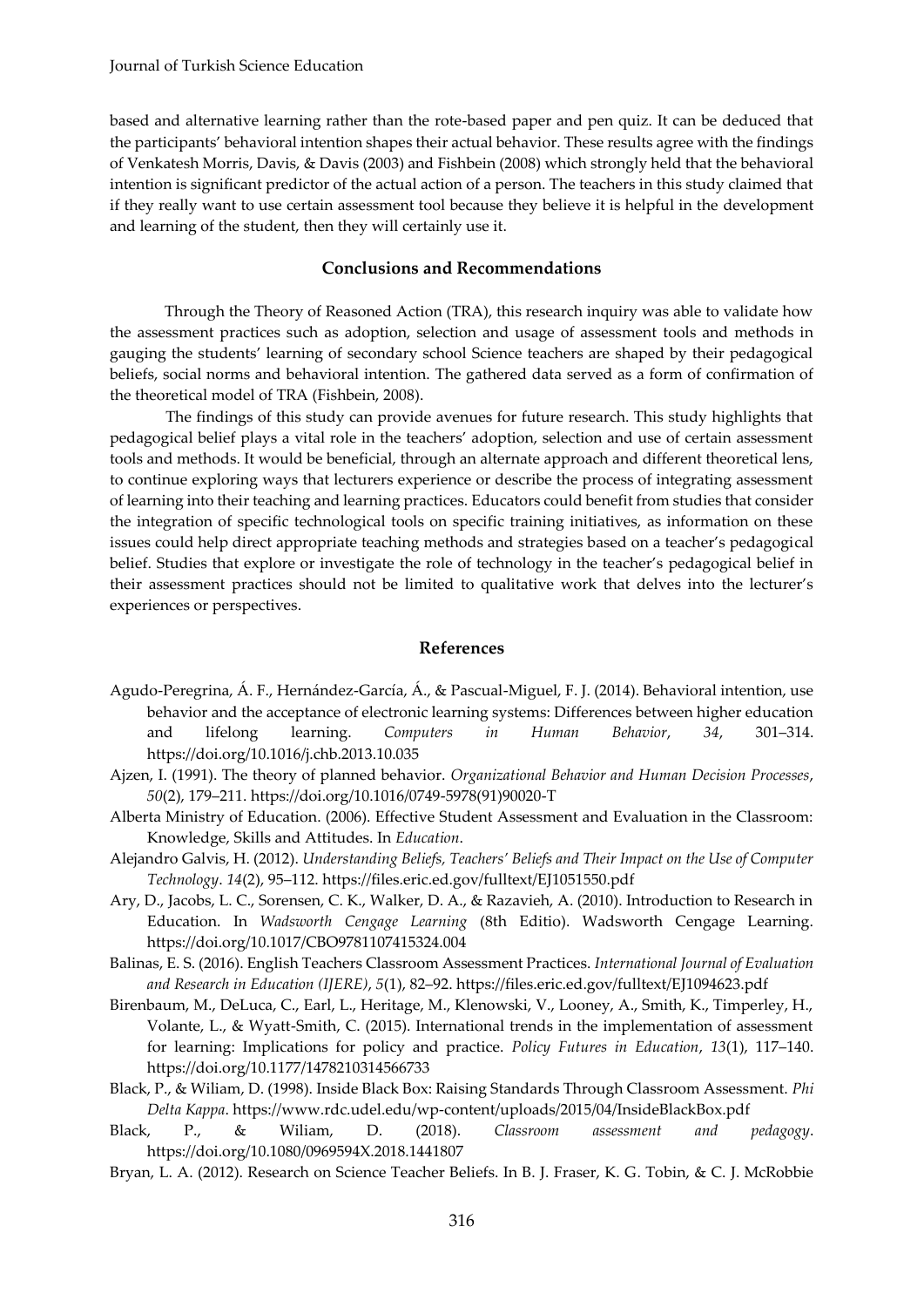(Eds.), *Second International Handbook of Science Education* (1st Editio, pp. 477–495). Springer. https://doi.org/10.1007/978-1-4020-9041-7\_33

- Cicciola, E., Foschi, R., & Lombardo, G. Pietro. (2014). Making up intelligence scales: De Sanctis's and Binet's tests, 1905 and after. *History of Psychology*, *17*(3), 223–236. https://doi.org/10.1037/a0033740
- Creswell, J. W. (2012). Educational research: Planning, conducting, and evaluating quantitative and qualitative research. In *Educational Research* (Vol. 4). https://doi.org/10.1017/CBO9781107415324.004
- Daniel & King, 1998; Schafer &Lissirz, 1987; Stiggins. (2005). Theoretical Framework for Educational Assessment: A Synoptic Review. *Journal of Education and Practice*, *7*(24), 212–231. www.iiste.org
- Donlan, P. (2016). Faculty lived experiences integrating technology-assisted educational practices into an entry level physical therapy curriculum: An interpretative phenomenological analysis. *ProQuest Dissertations and Theses*, 152. https://search.proquest.com/docview/1780325107?accountid=15272
- Eriksson, E., Boistrup, L. B., & Thornberg, R. (2018). A qualitative study of primary teachers' classroom feedback rationales. *Educational Research*, *60*(2), 189–205. https://doi.org/10.1080/00131881.2018.1451759
- Ertmer, P. A. (2005). Teacher pedagogical beliefs: The final frontier in our quest for technology integration? In *Educational Technology Research and Development* (Vol. 53, Issue 4, pp. 25–39). https://doi.org/10.1007/BF02504683
- Fishbein, M., & Ajzen, I. (1975). *Belief, Attitude, Intention, and Behavior: An Introduction to Theory and Research*. Addison-Wesley. https://doi.org/10.1017/CBO9781107415324.004
- Fishbein, Martin. (2008). Theory of Reasoned Action. In Wolfgang Donsbach (Ed.), *The International Encyclopedia of Communication* (First edit). John Wiley & Sons, Ltd. https://doi.org/10.1002/9781405186407.wbiecr017
- Francis, J. J., Johnston, M., Robertson, C., Glidewell, L., Entwistle, V., Eccles, M. P., & Grimshaw, J. M. (2010). What is an adequate sample size? Operationalising data saturation for theory-based interview studies. *Psychology and Health*, *25*(10), 1229–1245. https://doi.org/10.1080/08870440903194015
- Gonzales, R. D., & Callueng, C. M. (2008). *Classroom Assessment Practices of Filipino Teachers: Measurement and Impact of Professional Development*. *November*, 220–243. https://doi.org/10.13140/2.1.1950.3685
- Gray, D. E. (2004). *Doing Research In The Real World*. 1–392. https://doi.org/10.1007/s13398-014-0173-7.2
- Ham, M., Jeger, M., & Ivković, A. F. (2015). *The role of subjective norms in forming the intention to purchase green food*. https://doi.org/10.1080/1331677X.2015.1083875
- Harlen, W. (2011). The Role of Assessment in Developing Motivation for Learning. In J. Gardner (Ed.), *Assessment and Learning*. https://books.google.com.my/books?hl=en&lr=&id=Qm1EAgAAQBAJ&oi=fnd&pg=PA171&dq=a ssessment+for+learning&ots=4Ji5EVUsZy&sig=JOHoijE-05Dg-

1ACbfrOxy8n0ro#v=onepage&q=assessment for learning&f=false

- Hsieh, H.-F. F., & Shannon, S. E. (2005). Three approaches to qualitative content analysis. *Qualitative Health Research*, *15*(9), 1277–1288. https://doi.org/10.1177/1049732305276687
- Kagan, D. M. (1992). Implication of Research on Teacher Belief. *Educational Psychologist*, *27*(1), 65–90. https://doi.org/10.1207/s15326985ep2701\_6
- Kanli, U., & Ilican, Ö. (2020). Student Achievement on the Concepts of Light and Shadow in Different Assessment Formats: Students' Learning Styles and Gender. *Journal of Turkish Science Education*, *17*(4), 468–486. https://doi.org/10.36681/tused.2020.39
- Khan, S. (2019). A comparative analysis of emotional intelligence and intelligence quotient among Saudi business students' toward academic performance. *International Journal of Engineering Business Management*, *11*, 1–10. https://doi.org/10.1177/1847979019880665
- Kite, E. (n.d.). *The Binet-Simon Measuring Scale for Intelligence : What It Is ; What It Does ; How It Does It* (Issue 1). The Committee on Provision for the Feeble-Minded.
- Koh, J. H. L., Chai, C. S., & Tsai, C. C. (2010). Examining the technological pedagogical content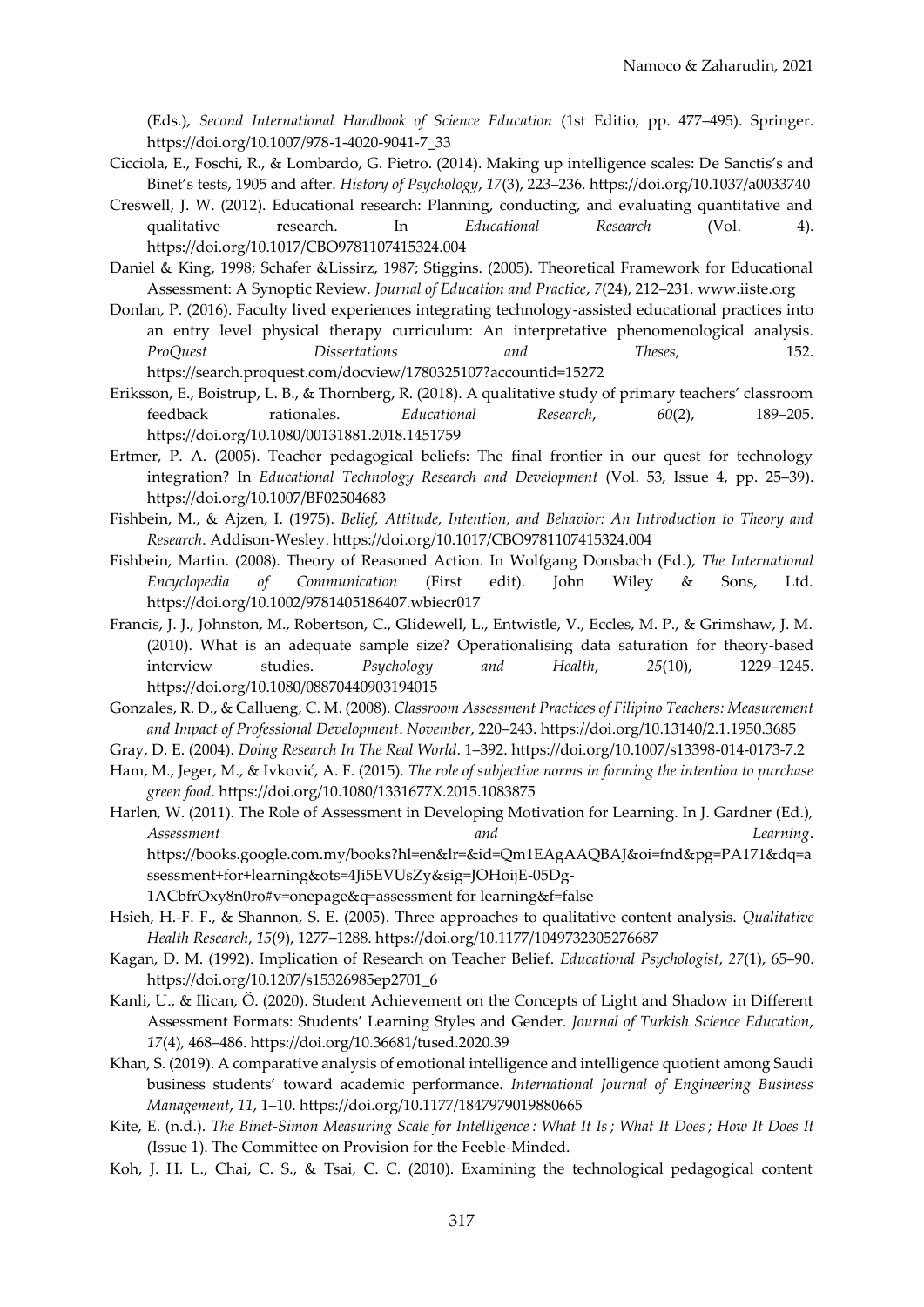knowledge of Singapore pre-service teachers with a large-scale survey. *Journal of Computer Assisted Learning*, *26*(6), 563–573. https://doi.org/10.1111/j.1365-2729.2010.00372.x

- Kreijns, K., Van Acker, F., Vermeulen, M., & van Buuren, H. (2013). What stimulates teachers to integrate ICT in their pedagogical practices? The use of digital learning materials in education. *Computers in Human Behavior*, *29*(1), 217–225. http://dx.doi.org/10.1016/j.chb.2012.08.008
- Lasaten, R. C. S. (2016). Assessment Methods, Problems and Training Needs of Public High School Teachers in English. *International Journal of Languages, Literature and Linguistics*, *2*(2), 55–60. https://doi.org/10.18178/ijlll.2016.2.2.67
- Liu, H., Lin, C.-H., & Zhang, D. (2017). Pedagogical beliefs and attitudes toward information and communication technology: a survey of teachers of English as a foreign language in China. *Computer Assisted Language Learning*, *8221*(8), 1–21. https://doi.org/10.1080/09588221.2017.1347572 Llanes, C. C. (2018). *Paradigm Shift to Outcomes-Based Education*.
- Macasaet, J. A. A. (2002). Governance of Education Sector. *Philippine Governance Report: Studies on the Management of Power*, *1*, 285–296.
- Magno, C. (2010). A Brief History of Educational Assessment in the Philippines. *Educational Measurement and Evaluation Review*, *1*, 140–149. http://pemea.club.officelive.com/EMEReview.aspx
- Mayring, P. (2007). On Generalization in Qualitatively Oriented Research. *Forum: Qualitative Social Research*, *8*(3). http://www.qualitative-research.net/index.php/fqs/article/viewArticle/291/641
- Metz, S. (2011). Assessment: Asking The Big Questions. In *The Science Teacher* (Issue January). https://search.proquest.com/docview/860712269/fulltextPDF/A3EF8A48F4DE420BPQ/113?accou ntid=14645
- Norton, L. (2009). Assessing Student Learning. In H. Fry, S. Ketteridge, & S. Marshall (Eds.), *A Handbook for Teaching and Learning in Higher Education: Enhancing Academic Practice* (3rd ed., pp. 132–149). Routledge. https://www.sun.ac.za/english/learning-teaching/ctl/Documents/A Handbook for Teaching and Learning in Higher Education Enhancing academic and Practice.pdf
- Oliveira, M., Jenkins, M., & Popjoy, O. (1998). The Focus Group, A Qualitative Research Method: Reviewing The theory, and Providing Guidelines to its Planning. *Merrick School of Business, University of Baltimore*, *22*, 22. https://doi.org/10.1002/ibd.20816
- Opre, D. (2015). ScienceDirect Teachers' Conceptions of Assessment. *Procedia-Social and Behavioral Sciences*, *209*, 229–233. https://doi.org/10.1016/j.sbspro.2015.11.222
- Pajares, M. F. (1992). *Teachers' Beliefs and Educational Research: Cleaning Up a Messy Construct. 62(3), 307*-332. https://journals.sagepub.com/doi/pdf/10.3102/00346543062003307
- Palinkas, L. A., Horwitz, S. M., Green, C. A., Wisdom, J. P., Duan, N., & Hoagwood, K. (2015). Purposeful Sampling for Qualitative Data Collection and Analysis in Mixed Method Implementation Research. *Administration and Policy in Mental Health and Mental Health Services Research*, *42*(5), 533–544. https://doi.org/10.1007/s10488-013-0528-y
- Renihan, P., & Noonan, B. (2006). Principals as Assessment Leaders in Rural Schools. *Rural Educator*, *33*(3), 1–8. https://files.eric.ed.gov/fulltext/EJ987620.pdf
- Reyes, Z. Q. (2010). *Assessment Practices in the*. http://asemlllhub.org/fileadmin/www.asem.au.dk/CPH\_Workshop\_speakers/Presentation\_- \_Zenaida\_Reyes.pdf
- Ročāne, M. (2015). The Significance of Teacher`s Beliefs in the Learning Process. *SOCIETY, INTEGRATION, EDUCATION*, *2*, 165–174. https://doi.org/10.17770/sie2015vol2.452
- Rozelle, J. J., & Wilson, S. M. (2012). Opening the black box of field experiences: How cooperating teachers' beliefs and practices shape student teachers' beliefs and practices. *Teaching and Teacher Education*, *28*(8), 1196–1205. https://doi.org/10.1016/j.tate.2012.07.008
- Saisana, M. (2008). *2007 Composite Learning Index: Robustness issues and critical assessment*. https://doi.org/10.2788/7087
- Sari, U., Duygu, E., Şen, Ö. F., & Kirindi, T. (2020). The effects of STEM education on scientific process skills and STEM awareness in simulation based inquiry learning environment. *Journal of Turkish Science Education*, *17*(3), 387–405. https://doi.org/10.36681/tused.2020.34